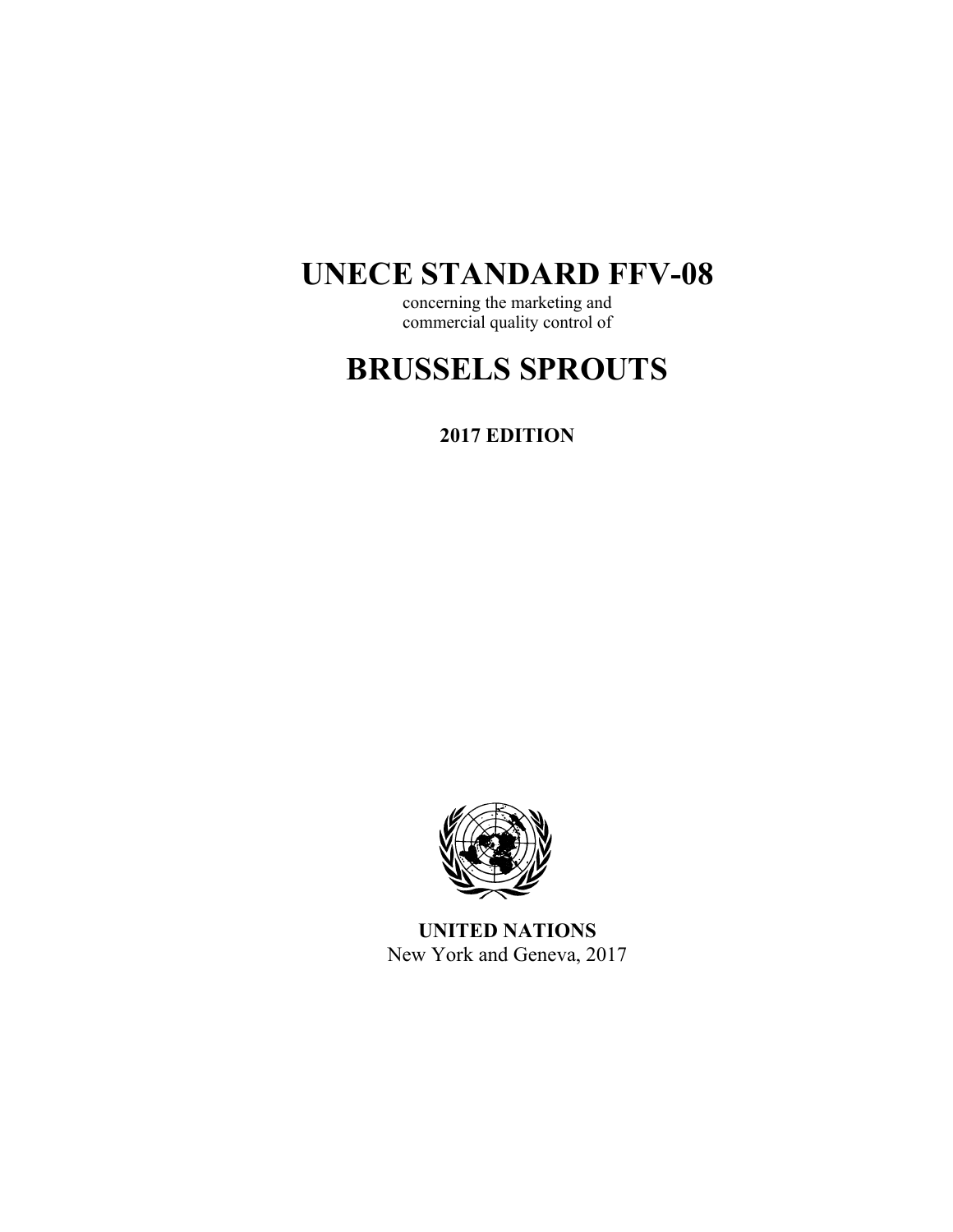#### **NOTE**

#### **Working Party on Agricultural Quality Standards**

The commercial quality standards developed by the Working Party on Agricultural Quality Standards of the United Nations Economic Commission for Europe (UNECE) help facilitate international trade, encourage highquality production, improve profitability and protect consumer interests. UNECE standards are used by governments, producers, traders, importers and exporters, and other international organizations. They cover a wide range of agricultural products, including fresh fruit and vegetables, dry and dried produce, seed potatoes, meat, cut flowers, eggs and egg products.

Any member of the United Nations can participate, on an equal footing, in the activities of the Working Party. For more information on agricultural standards, please visit our website <www.unece.org/trade/agr>.

The present revised Standard for Brussels Sprouts is based on document ECE/TRADE/C/WP.7/GE.1/2010/INF.38, reviewed and adopted by the Working Party at its sixty-sixth session.

Aligned with the Standard Layout (2017)

The designations employed and the presentation of the material in this publication do not imply the expression of any opinion whatsoever on the part of the United Nations Secretariat concerning the legal status of any country, territory, city or area or of its authorities, or concerning the delimitation of its frontiers or boundaries. Mention of company names or commercial products does not imply endorsement by the United Nations.

All material may be freely quoted or reprinted, but acknowledgement is requested.

Please contact the following address with any comments or enquiries:

Agricultural Standards Unit Economic Cooperation and Trade Division United Nations Economic Commission for Europe Palais des Nations CH-1211 Geneva 10, Switzerland E-mail: agristandards@unece.org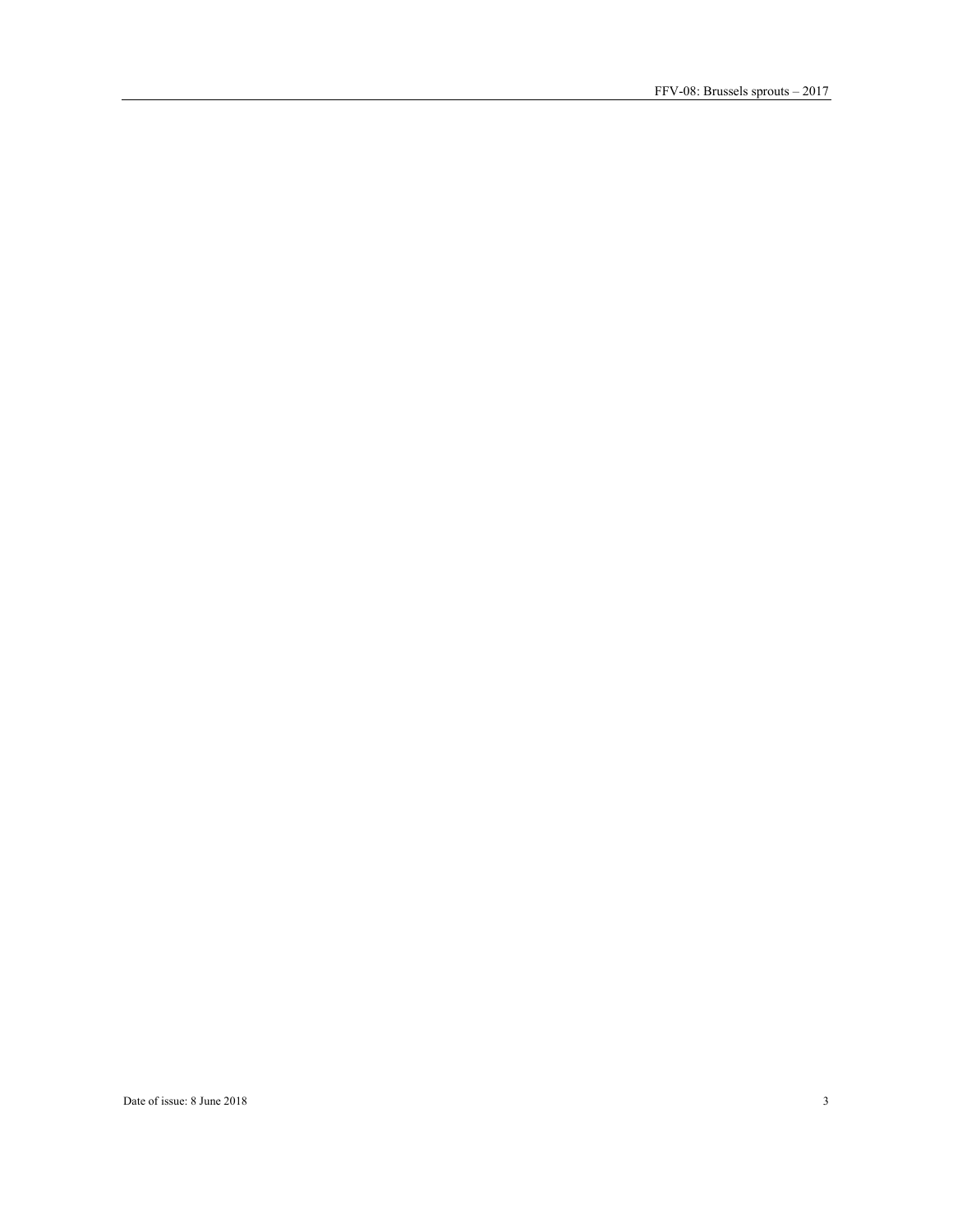## **UNECE standard FFV-08 concerning the marketing and commercial quality control of Brussels sprouts**

## **I. Definition of produce**

This standard applies to Brussels sprouts being the axillary buds of varieties (cultivars) grown from *Brassica oleracea* var. *gemmifera DC.* to be supplied fresh to the consumer, Brussels sprouts for industrial processing being excluded.

## **II. Provisions concerning quality**

The purpose of the standard is to define the quality requirements for Brussels sprouts after preparation and packaging.

However, if applied at stages following export, products may show in relation to the requirements of the standard:

- a slight lack of freshness and turgidity
- a slight deterioration due to their development and their tendency to perish.

The holder/seller of products may not display such products or offer them for sale, or deliver or market them in any manner other than in conformity with this standard. The holder/seller shall be responsible for observing such conformity.

#### **A. Minimum requirements**

In all classes, subject to the special provisions for each class and the tolerances allowed, the Brussels sprouts must be:

- intact
- sound; produce affected by rotting or deterioration such as to make it unfit for consumption is excluded
- clean, practically free of any visible foreign matter
- fresh in appearance
- practically free from pests
- practically free from damage caused by pests
- free of abnormal external moisture
- free of any foreign smell and/or taste.

The stem of trimmed Brussels sprouts must be cut just beneath the outer leaves. The stem of untrimmed Brussels sprouts must show a clean fracture at the base without other parts of the plant adhering.

The development and condition of the Brussels sprouts must be such as to enable them:

- to withstand transportation and handling
- to arrive in satisfactory condition at the place of destination.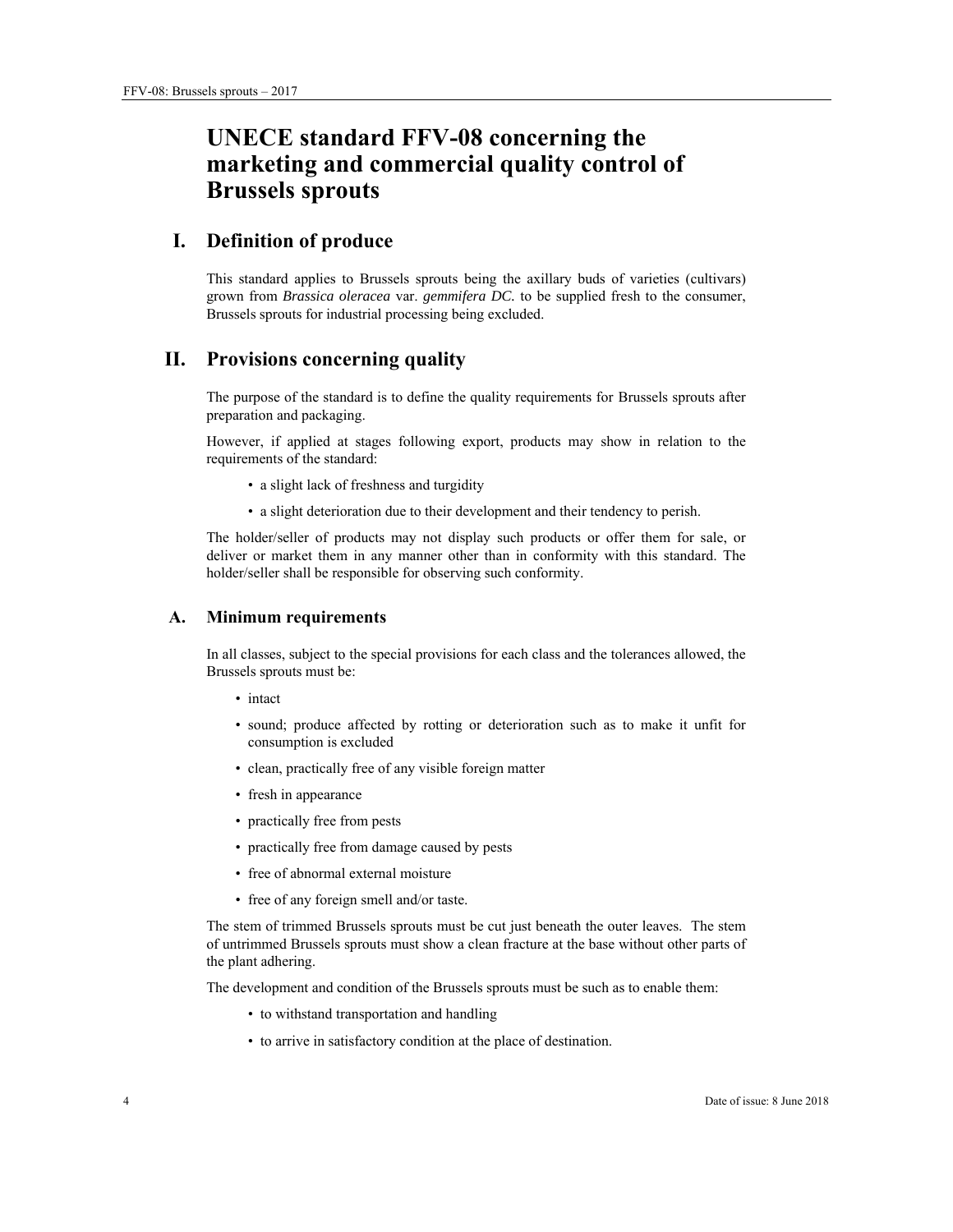#### **B. Classification**

Brussels sprouts are classified in two classes, as defined below:

 **(i) Class I** 

Brussels sprouts in this class must be of good quality. They must be characteristic of the variety and/or commercial type.

They must be:

- firm
- well closed
- free of damage caused by frost
- well coloured for trimmed Brussels sprouts.

The following slight defects, however, may be allowed, provided these do not affect the general appearance of the produce, the quality, the keeping quality and presentation in the package:

- a slight defect in shape
- slightly discoloured basal leaves for untrimmed Brussels sprouts
- slight skin defects
- slight damage to the outer leaves.

#### **(ii) Class II**

This class includes Brussels sprouts that do not qualify for inclusion in Class I but satisfy the minimum requirements specified above.

The following defects may be allowed, provided the Brussels sprouts retain their essential characteristics as regards the quality, the keeping quality and presentation:

- defects in shape
- defects in colouring
- skin defects
- slight lack in firmness
- less closed, but not open
- slight damage due to frost.

### **III. Provisions concerning sizing**

Size is determined by the maximum diameter of the equatorial section.

The minimum diameter is:

- 10 mm for trimmed Brussels sprouts
- 15 mm for untrimmed Brussels sprouts.

To ensure uniformity in size, the range in size between produce in the same package shall not exceed 20 mm.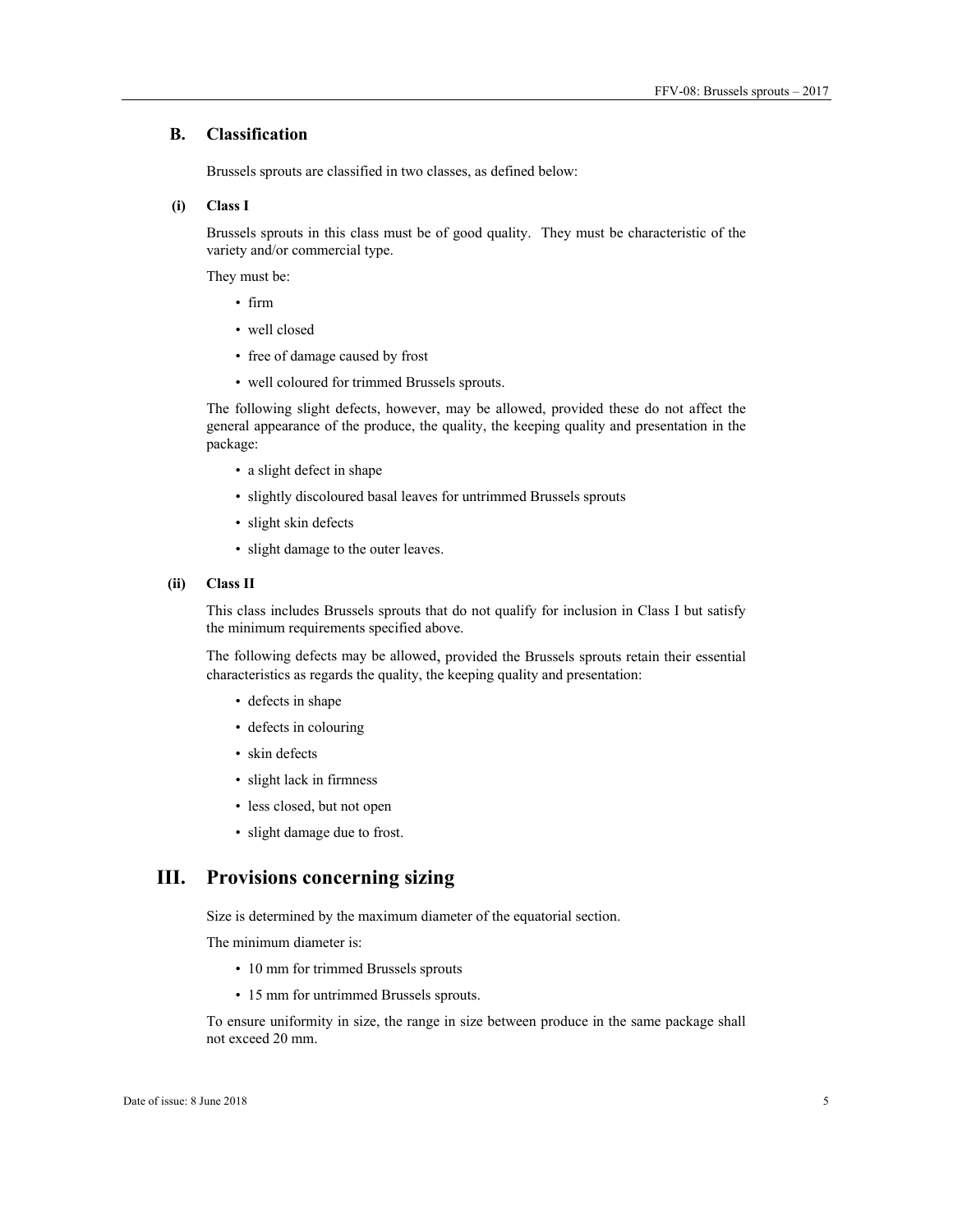Uniformity in size is compulsory for Class I.

## **IV. Provisions concerning tolerances**

At all marketing stages, tolerances in respect of quality and size shall be allowed in each lot for produce not satisfying the requirements of the class indicated.

#### **A. Quality tolerances**

#### **(i) Class I**

A total tolerance of 10 per cent, by number or weight, of Brussels sprouts not satisfying the requirements of the class but meeting those of Class II is allowed. Within this tolerance not more than 1 per cent in total may consist of produce satisfying neither the requirements of Class II quality nor the minimum requirements, or of produce affected by decay.

#### **(ii) Class II**

A total tolerance of 10 per cent, by number or weight, of Brussels sprouts satisfying neither the requirements of the class nor the minimum requirements is allowed. Within this tolerance not more than 2 per cent in total may consist of produce affected by decay.

#### **B. Size tolerances**

For all classes (if sized): a total tolerance of 10 per cent, by number or weight, of Brussels sprouts not satisfying the requirements as regards sizing is allowed.

## **V. Provisions concerning presentation**

#### **A. Uniformity**

The contents of each package must be uniform and contain only Brussels sprouts of the same origin, variety or commercial type, quality, and size (if sized).

The visible part of the contents of the package must be representative of the entire contents.

#### **B. Packaging**

Brussels sprouts must be packed in such a way as to protect the produce properly.

The materials used inside the package must be clean and of a quality such as to avoid causing any external or internal damage to the produce. The use of materials, particularly of paper or stamps bearing trade specifications, is allowed, provided the printing or labelling has been done with non-toxic ink or glue.

Stickers individually affixed to the produce shall be such that, when removed, they neither leave visible traces of glue nor lead to skin defects.

Packages must be free of all foreign matter.